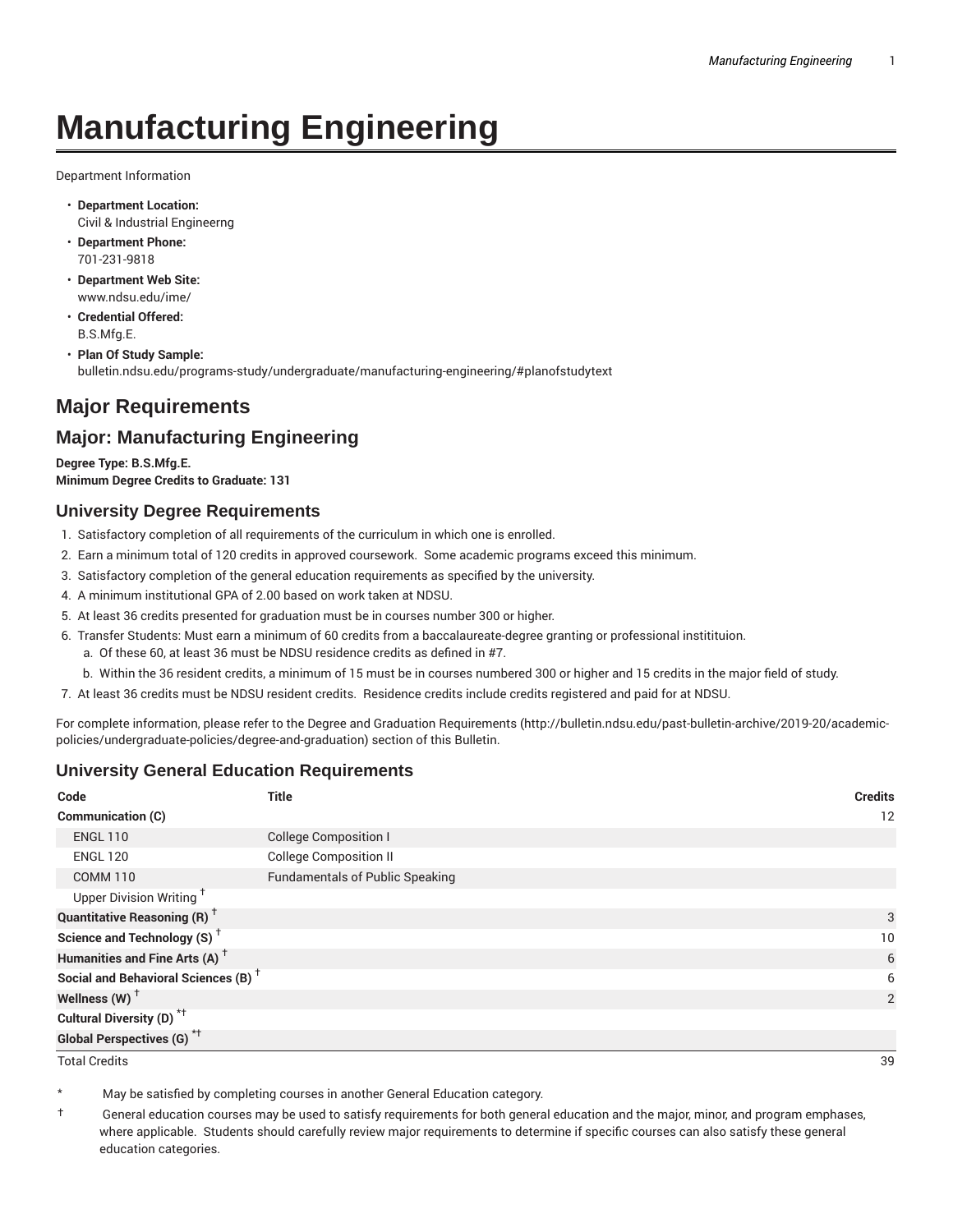• A list of university approved general education courses and administrative policies are available here (http://bulletin.ndsu.edu/past-bulletinarchive/2019-20/academic-policies/undergraduate-policies/general-education/#genedcoursestext).

## **Major Requirements**

| <b>Manufacturing Engineering Core Requirements</b><br>3<br>Introduction to Industrial and Manufacturing Engineering<br><b>IME111</b><br><b>IME 311</b><br>3<br>Work/Station Design and Measurement<br>$\ensuremath{\mathsf{3}}$<br><b>IME 330</b><br><b>Manufacturing Processes</b><br><b>IME 380</b><br>3<br>CAD/CAM for Manufacturing<br>3<br><b>IME 430</b><br><b>Process Engineering</b><br>3<br><b>IME 431</b><br><b>Production Engineering</b><br>3<br><b>IME 440</b><br><b>Engineering Economy</b><br>3<br><b>IME 456</b><br>Program and Project Management<br>3<br><b>IME 460</b><br><b>Evaluation of Engineering Data</b><br>3<br><b>IME 461</b><br>Quality Assurance and Control<br>3<br><b>IME 480</b><br>Production and Inventory Control<br>3<br><b>IME 482</b><br>Automated Manufacturing Systems<br>3<br><b>IME 489</b><br>Industrial and Manufacturing Engineering Capstone<br><b>MATH 128</b><br>Introduction to Linear Algebra<br>1<br><b>MATH 165</b><br>Calculus I (May satisfy general education category R)<br>4<br>Calculus II<br><b>MATH 166</b><br>4<br><b>Multivariate Calculus</b><br>3<br><b>MATH 259</b><br>3<br>Introduction to Differential Equations<br><b>MATH 266</b><br>3<br>ME 212<br>Fundamentals of Visual Communication for Engineers<br>3<br>ME 221<br><b>Engineering Mechanics I</b><br>3<br><b>ME 222</b><br><b>Engineering Mechanics II</b><br><b>Mechanics of Materials</b><br>3<br>ME 223<br>$\overline{4}$<br>ME 331<br>Materials Science and Engineering<br><b>CHEM 121</b><br><b>General Chemistry I</b><br>4<br>& 121L<br>and General Chemistry I Laboratory (May satisfy general education category S)<br>3<br><b>CHEM 122</b><br>General Chemistry II (May satisfy general education category S)<br><b>ENGL 321</b><br>3<br>Writing in the Technical Professions (May satisfy general education category C)<br><b>ENGR 402</b><br>Engineering Ethics and Social Responsibility<br>1<br><b>PHYS 252</b><br><b>University Physics II</b><br>5<br>& 252L<br>and University Physics II Laboratory (May satisfy general education category S)<br><b>Manufacturing Electives</b><br>Computer Science Electives: Select 3 credits from the following:<br>3<br>CSCI 122<br>Introduction to Programming Concepts<br><b>CSCI 159</b><br><b>Computer Science Problem Solving</b><br><b>CSCI 160</b><br>Computer Science I<br><b>ECE 173</b><br>Introduction to Computing<br>Engineering and Science Electives: Select a minimum of 9 credits from the following:<br>CE 309<br><b>Fluid Mechanics</b><br>3<br><b>ME 350</b><br>Thermodynamics and Heat Transfer<br>3<br>Select one of the following:<br>$3 - 4$<br><b>EE 206</b><br>Circuit Analysis I<br><b>ECE 275</b><br>Digital Design<br><b>ECE 301</b><br><b>Electrical Engineering I</b><br>Technical Electives: Select 9 credits from the following:<br>9<br><b>Welding Technology</b><br><b>IME 335</b><br>Human Factors Engineering<br><b>IME 411</b> | Code           | <b>Title</b>              | <b>Credits</b> |  |  |
|--------------------------------------------------------------------------------------------------------------------------------------------------------------------------------------------------------------------------------------------------------------------------------------------------------------------------------------------------------------------------------------------------------------------------------------------------------------------------------------------------------------------------------------------------------------------------------------------------------------------------------------------------------------------------------------------------------------------------------------------------------------------------------------------------------------------------------------------------------------------------------------------------------------------------------------------------------------------------------------------------------------------------------------------------------------------------------------------------------------------------------------------------------------------------------------------------------------------------------------------------------------------------------------------------------------------------------------------------------------------------------------------------------------------------------------------------------------------------------------------------------------------------------------------------------------------------------------------------------------------------------------------------------------------------------------------------------------------------------------------------------------------------------------------------------------------------------------------------------------------------------------------------------------------------------------------------------------------------------------------------------------------------------------------------------------------------------------------------------------------------------------------------------------------------------------------------------------------------------------------------------------------------------------------------------------------------------------------------------------------------------------------------------------------------------------------------------------------------------------------------------------------------------------------------------------------------------------------------------------------------------------------------------------------------------------------------------------------------------------------------------------------------------------------------------------------------------------------------------------------------------------------------------------------------------------------------------|----------------|---------------------------|----------------|--|--|
|                                                                                                                                                                                                                                                                                                                                                                                                                                                                                                                                                                                                                                                                                                                                                                                                                                                                                                                                                                                                                                                                                                                                                                                                                                                                                                                                                                                                                                                                                                                                                                                                                                                                                                                                                                                                                                                                                                                                                                                                                                                                                                                                                                                                                                                                                                                                                                                                                                                                                                                                                                                                                                                                                                                                                                                                                                                                                                                                                        |                |                           |                |  |  |
|                                                                                                                                                                                                                                                                                                                                                                                                                                                                                                                                                                                                                                                                                                                                                                                                                                                                                                                                                                                                                                                                                                                                                                                                                                                                                                                                                                                                                                                                                                                                                                                                                                                                                                                                                                                                                                                                                                                                                                                                                                                                                                                                                                                                                                                                                                                                                                                                                                                                                                                                                                                                                                                                                                                                                                                                                                                                                                                                                        |                |                           |                |  |  |
|                                                                                                                                                                                                                                                                                                                                                                                                                                                                                                                                                                                                                                                                                                                                                                                                                                                                                                                                                                                                                                                                                                                                                                                                                                                                                                                                                                                                                                                                                                                                                                                                                                                                                                                                                                                                                                                                                                                                                                                                                                                                                                                                                                                                                                                                                                                                                                                                                                                                                                                                                                                                                                                                                                                                                                                                                                                                                                                                                        |                |                           |                |  |  |
|                                                                                                                                                                                                                                                                                                                                                                                                                                                                                                                                                                                                                                                                                                                                                                                                                                                                                                                                                                                                                                                                                                                                                                                                                                                                                                                                                                                                                                                                                                                                                                                                                                                                                                                                                                                                                                                                                                                                                                                                                                                                                                                                                                                                                                                                                                                                                                                                                                                                                                                                                                                                                                                                                                                                                                                                                                                                                                                                                        |                |                           |                |  |  |
|                                                                                                                                                                                                                                                                                                                                                                                                                                                                                                                                                                                                                                                                                                                                                                                                                                                                                                                                                                                                                                                                                                                                                                                                                                                                                                                                                                                                                                                                                                                                                                                                                                                                                                                                                                                                                                                                                                                                                                                                                                                                                                                                                                                                                                                                                                                                                                                                                                                                                                                                                                                                                                                                                                                                                                                                                                                                                                                                                        |                |                           |                |  |  |
|                                                                                                                                                                                                                                                                                                                                                                                                                                                                                                                                                                                                                                                                                                                                                                                                                                                                                                                                                                                                                                                                                                                                                                                                                                                                                                                                                                                                                                                                                                                                                                                                                                                                                                                                                                                                                                                                                                                                                                                                                                                                                                                                                                                                                                                                                                                                                                                                                                                                                                                                                                                                                                                                                                                                                                                                                                                                                                                                                        |                |                           |                |  |  |
|                                                                                                                                                                                                                                                                                                                                                                                                                                                                                                                                                                                                                                                                                                                                                                                                                                                                                                                                                                                                                                                                                                                                                                                                                                                                                                                                                                                                                                                                                                                                                                                                                                                                                                                                                                                                                                                                                                                                                                                                                                                                                                                                                                                                                                                                                                                                                                                                                                                                                                                                                                                                                                                                                                                                                                                                                                                                                                                                                        |                |                           |                |  |  |
|                                                                                                                                                                                                                                                                                                                                                                                                                                                                                                                                                                                                                                                                                                                                                                                                                                                                                                                                                                                                                                                                                                                                                                                                                                                                                                                                                                                                                                                                                                                                                                                                                                                                                                                                                                                                                                                                                                                                                                                                                                                                                                                                                                                                                                                                                                                                                                                                                                                                                                                                                                                                                                                                                                                                                                                                                                                                                                                                                        |                |                           |                |  |  |
|                                                                                                                                                                                                                                                                                                                                                                                                                                                                                                                                                                                                                                                                                                                                                                                                                                                                                                                                                                                                                                                                                                                                                                                                                                                                                                                                                                                                                                                                                                                                                                                                                                                                                                                                                                                                                                                                                                                                                                                                                                                                                                                                                                                                                                                                                                                                                                                                                                                                                                                                                                                                                                                                                                                                                                                                                                                                                                                                                        |                |                           |                |  |  |
|                                                                                                                                                                                                                                                                                                                                                                                                                                                                                                                                                                                                                                                                                                                                                                                                                                                                                                                                                                                                                                                                                                                                                                                                                                                                                                                                                                                                                                                                                                                                                                                                                                                                                                                                                                                                                                                                                                                                                                                                                                                                                                                                                                                                                                                                                                                                                                                                                                                                                                                                                                                                                                                                                                                                                                                                                                                                                                                                                        |                |                           |                |  |  |
|                                                                                                                                                                                                                                                                                                                                                                                                                                                                                                                                                                                                                                                                                                                                                                                                                                                                                                                                                                                                                                                                                                                                                                                                                                                                                                                                                                                                                                                                                                                                                                                                                                                                                                                                                                                                                                                                                                                                                                                                                                                                                                                                                                                                                                                                                                                                                                                                                                                                                                                                                                                                                                                                                                                                                                                                                                                                                                                                                        |                |                           |                |  |  |
|                                                                                                                                                                                                                                                                                                                                                                                                                                                                                                                                                                                                                                                                                                                                                                                                                                                                                                                                                                                                                                                                                                                                                                                                                                                                                                                                                                                                                                                                                                                                                                                                                                                                                                                                                                                                                                                                                                                                                                                                                                                                                                                                                                                                                                                                                                                                                                                                                                                                                                                                                                                                                                                                                                                                                                                                                                                                                                                                                        |                |                           |                |  |  |
|                                                                                                                                                                                                                                                                                                                                                                                                                                                                                                                                                                                                                                                                                                                                                                                                                                                                                                                                                                                                                                                                                                                                                                                                                                                                                                                                                                                                                                                                                                                                                                                                                                                                                                                                                                                                                                                                                                                                                                                                                                                                                                                                                                                                                                                                                                                                                                                                                                                                                                                                                                                                                                                                                                                                                                                                                                                                                                                                                        |                |                           |                |  |  |
|                                                                                                                                                                                                                                                                                                                                                                                                                                                                                                                                                                                                                                                                                                                                                                                                                                                                                                                                                                                                                                                                                                                                                                                                                                                                                                                                                                                                                                                                                                                                                                                                                                                                                                                                                                                                                                                                                                                                                                                                                                                                                                                                                                                                                                                                                                                                                                                                                                                                                                                                                                                                                                                                                                                                                                                                                                                                                                                                                        |                |                           |                |  |  |
|                                                                                                                                                                                                                                                                                                                                                                                                                                                                                                                                                                                                                                                                                                                                                                                                                                                                                                                                                                                                                                                                                                                                                                                                                                                                                                                                                                                                                                                                                                                                                                                                                                                                                                                                                                                                                                                                                                                                                                                                                                                                                                                                                                                                                                                                                                                                                                                                                                                                                                                                                                                                                                                                                                                                                                                                                                                                                                                                                        |                |                           |                |  |  |
|                                                                                                                                                                                                                                                                                                                                                                                                                                                                                                                                                                                                                                                                                                                                                                                                                                                                                                                                                                                                                                                                                                                                                                                                                                                                                                                                                                                                                                                                                                                                                                                                                                                                                                                                                                                                                                                                                                                                                                                                                                                                                                                                                                                                                                                                                                                                                                                                                                                                                                                                                                                                                                                                                                                                                                                                                                                                                                                                                        |                |                           |                |  |  |
|                                                                                                                                                                                                                                                                                                                                                                                                                                                                                                                                                                                                                                                                                                                                                                                                                                                                                                                                                                                                                                                                                                                                                                                                                                                                                                                                                                                                                                                                                                                                                                                                                                                                                                                                                                                                                                                                                                                                                                                                                                                                                                                                                                                                                                                                                                                                                                                                                                                                                                                                                                                                                                                                                                                                                                                                                                                                                                                                                        |                |                           |                |  |  |
|                                                                                                                                                                                                                                                                                                                                                                                                                                                                                                                                                                                                                                                                                                                                                                                                                                                                                                                                                                                                                                                                                                                                                                                                                                                                                                                                                                                                                                                                                                                                                                                                                                                                                                                                                                                                                                                                                                                                                                                                                                                                                                                                                                                                                                                                                                                                                                                                                                                                                                                                                                                                                                                                                                                                                                                                                                                                                                                                                        |                |                           |                |  |  |
|                                                                                                                                                                                                                                                                                                                                                                                                                                                                                                                                                                                                                                                                                                                                                                                                                                                                                                                                                                                                                                                                                                                                                                                                                                                                                                                                                                                                                                                                                                                                                                                                                                                                                                                                                                                                                                                                                                                                                                                                                                                                                                                                                                                                                                                                                                                                                                                                                                                                                                                                                                                                                                                                                                                                                                                                                                                                                                                                                        |                |                           |                |  |  |
|                                                                                                                                                                                                                                                                                                                                                                                                                                                                                                                                                                                                                                                                                                                                                                                                                                                                                                                                                                                                                                                                                                                                                                                                                                                                                                                                                                                                                                                                                                                                                                                                                                                                                                                                                                                                                                                                                                                                                                                                                                                                                                                                                                                                                                                                                                                                                                                                                                                                                                                                                                                                                                                                                                                                                                                                                                                                                                                                                        |                |                           |                |  |  |
|                                                                                                                                                                                                                                                                                                                                                                                                                                                                                                                                                                                                                                                                                                                                                                                                                                                                                                                                                                                                                                                                                                                                                                                                                                                                                                                                                                                                                                                                                                                                                                                                                                                                                                                                                                                                                                                                                                                                                                                                                                                                                                                                                                                                                                                                                                                                                                                                                                                                                                                                                                                                                                                                                                                                                                                                                                                                                                                                                        |                |                           |                |  |  |
|                                                                                                                                                                                                                                                                                                                                                                                                                                                                                                                                                                                                                                                                                                                                                                                                                                                                                                                                                                                                                                                                                                                                                                                                                                                                                                                                                                                                                                                                                                                                                                                                                                                                                                                                                                                                                                                                                                                                                                                                                                                                                                                                                                                                                                                                                                                                                                                                                                                                                                                                                                                                                                                                                                                                                                                                                                                                                                                                                        |                |                           |                |  |  |
|                                                                                                                                                                                                                                                                                                                                                                                                                                                                                                                                                                                                                                                                                                                                                                                                                                                                                                                                                                                                                                                                                                                                                                                                                                                                                                                                                                                                                                                                                                                                                                                                                                                                                                                                                                                                                                                                                                                                                                                                                                                                                                                                                                                                                                                                                                                                                                                                                                                                                                                                                                                                                                                                                                                                                                                                                                                                                                                                                        |                |                           |                |  |  |
|                                                                                                                                                                                                                                                                                                                                                                                                                                                                                                                                                                                                                                                                                                                                                                                                                                                                                                                                                                                                                                                                                                                                                                                                                                                                                                                                                                                                                                                                                                                                                                                                                                                                                                                                                                                                                                                                                                                                                                                                                                                                                                                                                                                                                                                                                                                                                                                                                                                                                                                                                                                                                                                                                                                                                                                                                                                                                                                                                        |                |                           |                |  |  |
|                                                                                                                                                                                                                                                                                                                                                                                                                                                                                                                                                                                                                                                                                                                                                                                                                                                                                                                                                                                                                                                                                                                                                                                                                                                                                                                                                                                                                                                                                                                                                                                                                                                                                                                                                                                                                                                                                                                                                                                                                                                                                                                                                                                                                                                                                                                                                                                                                                                                                                                                                                                                                                                                                                                                                                                                                                                                                                                                                        |                |                           |                |  |  |
|                                                                                                                                                                                                                                                                                                                                                                                                                                                                                                                                                                                                                                                                                                                                                                                                                                                                                                                                                                                                                                                                                                                                                                                                                                                                                                                                                                                                                                                                                                                                                                                                                                                                                                                                                                                                                                                                                                                                                                                                                                                                                                                                                                                                                                                                                                                                                                                                                                                                                                                                                                                                                                                                                                                                                                                                                                                                                                                                                        |                |                           |                |  |  |
|                                                                                                                                                                                                                                                                                                                                                                                                                                                                                                                                                                                                                                                                                                                                                                                                                                                                                                                                                                                                                                                                                                                                                                                                                                                                                                                                                                                                                                                                                                                                                                                                                                                                                                                                                                                                                                                                                                                                                                                                                                                                                                                                                                                                                                                                                                                                                                                                                                                                                                                                                                                                                                                                                                                                                                                                                                                                                                                                                        |                |                           |                |  |  |
|                                                                                                                                                                                                                                                                                                                                                                                                                                                                                                                                                                                                                                                                                                                                                                                                                                                                                                                                                                                                                                                                                                                                                                                                                                                                                                                                                                                                                                                                                                                                                                                                                                                                                                                                                                                                                                                                                                                                                                                                                                                                                                                                                                                                                                                                                                                                                                                                                                                                                                                                                                                                                                                                                                                                                                                                                                                                                                                                                        |                |                           |                |  |  |
|                                                                                                                                                                                                                                                                                                                                                                                                                                                                                                                                                                                                                                                                                                                                                                                                                                                                                                                                                                                                                                                                                                                                                                                                                                                                                                                                                                                                                                                                                                                                                                                                                                                                                                                                                                                                                                                                                                                                                                                                                                                                                                                                                                                                                                                                                                                                                                                                                                                                                                                                                                                                                                                                                                                                                                                                                                                                                                                                                        |                |                           |                |  |  |
|                                                                                                                                                                                                                                                                                                                                                                                                                                                                                                                                                                                                                                                                                                                                                                                                                                                                                                                                                                                                                                                                                                                                                                                                                                                                                                                                                                                                                                                                                                                                                                                                                                                                                                                                                                                                                                                                                                                                                                                                                                                                                                                                                                                                                                                                                                                                                                                                                                                                                                                                                                                                                                                                                                                                                                                                                                                                                                                                                        |                |                           |                |  |  |
|                                                                                                                                                                                                                                                                                                                                                                                                                                                                                                                                                                                                                                                                                                                                                                                                                                                                                                                                                                                                                                                                                                                                                                                                                                                                                                                                                                                                                                                                                                                                                                                                                                                                                                                                                                                                                                                                                                                                                                                                                                                                                                                                                                                                                                                                                                                                                                                                                                                                                                                                                                                                                                                                                                                                                                                                                                                                                                                                                        |                |                           |                |  |  |
|                                                                                                                                                                                                                                                                                                                                                                                                                                                                                                                                                                                                                                                                                                                                                                                                                                                                                                                                                                                                                                                                                                                                                                                                                                                                                                                                                                                                                                                                                                                                                                                                                                                                                                                                                                                                                                                                                                                                                                                                                                                                                                                                                                                                                                                                                                                                                                                                                                                                                                                                                                                                                                                                                                                                                                                                                                                                                                                                                        |                |                           |                |  |  |
|                                                                                                                                                                                                                                                                                                                                                                                                                                                                                                                                                                                                                                                                                                                                                                                                                                                                                                                                                                                                                                                                                                                                                                                                                                                                                                                                                                                                                                                                                                                                                                                                                                                                                                                                                                                                                                                                                                                                                                                                                                                                                                                                                                                                                                                                                                                                                                                                                                                                                                                                                                                                                                                                                                                                                                                                                                                                                                                                                        |                |                           |                |  |  |
|                                                                                                                                                                                                                                                                                                                                                                                                                                                                                                                                                                                                                                                                                                                                                                                                                                                                                                                                                                                                                                                                                                                                                                                                                                                                                                                                                                                                                                                                                                                                                                                                                                                                                                                                                                                                                                                                                                                                                                                                                                                                                                                                                                                                                                                                                                                                                                                                                                                                                                                                                                                                                                                                                                                                                                                                                                                                                                                                                        |                |                           |                |  |  |
|                                                                                                                                                                                                                                                                                                                                                                                                                                                                                                                                                                                                                                                                                                                                                                                                                                                                                                                                                                                                                                                                                                                                                                                                                                                                                                                                                                                                                                                                                                                                                                                                                                                                                                                                                                                                                                                                                                                                                                                                                                                                                                                                                                                                                                                                                                                                                                                                                                                                                                                                                                                                                                                                                                                                                                                                                                                                                                                                                        |                |                           |                |  |  |
|                                                                                                                                                                                                                                                                                                                                                                                                                                                                                                                                                                                                                                                                                                                                                                                                                                                                                                                                                                                                                                                                                                                                                                                                                                                                                                                                                                                                                                                                                                                                                                                                                                                                                                                                                                                                                                                                                                                                                                                                                                                                                                                                                                                                                                                                                                                                                                                                                                                                                                                                                                                                                                                                                                                                                                                                                                                                                                                                                        |                |                           |                |  |  |
|                                                                                                                                                                                                                                                                                                                                                                                                                                                                                                                                                                                                                                                                                                                                                                                                                                                                                                                                                                                                                                                                                                                                                                                                                                                                                                                                                                                                                                                                                                                                                                                                                                                                                                                                                                                                                                                                                                                                                                                                                                                                                                                                                                                                                                                                                                                                                                                                                                                                                                                                                                                                                                                                                                                                                                                                                                                                                                                                                        |                |                           |                |  |  |
|                                                                                                                                                                                                                                                                                                                                                                                                                                                                                                                                                                                                                                                                                                                                                                                                                                                                                                                                                                                                                                                                                                                                                                                                                                                                                                                                                                                                                                                                                                                                                                                                                                                                                                                                                                                                                                                                                                                                                                                                                                                                                                                                                                                                                                                                                                                                                                                                                                                                                                                                                                                                                                                                                                                                                                                                                                                                                                                                                        |                |                           |                |  |  |
|                                                                                                                                                                                                                                                                                                                                                                                                                                                                                                                                                                                                                                                                                                                                                                                                                                                                                                                                                                                                                                                                                                                                                                                                                                                                                                                                                                                                                                                                                                                                                                                                                                                                                                                                                                                                                                                                                                                                                                                                                                                                                                                                                                                                                                                                                                                                                                                                                                                                                                                                                                                                                                                                                                                                                                                                                                                                                                                                                        |                |                           |                |  |  |
|                                                                                                                                                                                                                                                                                                                                                                                                                                                                                                                                                                                                                                                                                                                                                                                                                                                                                                                                                                                                                                                                                                                                                                                                                                                                                                                                                                                                                                                                                                                                                                                                                                                                                                                                                                                                                                                                                                                                                                                                                                                                                                                                                                                                                                                                                                                                                                                                                                                                                                                                                                                                                                                                                                                                                                                                                                                                                                                                                        |                |                           |                |  |  |
|                                                                                                                                                                                                                                                                                                                                                                                                                                                                                                                                                                                                                                                                                                                                                                                                                                                                                                                                                                                                                                                                                                                                                                                                                                                                                                                                                                                                                                                                                                                                                                                                                                                                                                                                                                                                                                                                                                                                                                                                                                                                                                                                                                                                                                                                                                                                                                                                                                                                                                                                                                                                                                                                                                                                                                                                                                                                                                                                                        |                |                           |                |  |  |
|                                                                                                                                                                                                                                                                                                                                                                                                                                                                                                                                                                                                                                                                                                                                                                                                                                                                                                                                                                                                                                                                                                                                                                                                                                                                                                                                                                                                                                                                                                                                                                                                                                                                                                                                                                                                                                                                                                                                                                                                                                                                                                                                                                                                                                                                                                                                                                                                                                                                                                                                                                                                                                                                                                                                                                                                                                                                                                                                                        |                |                           |                |  |  |
|                                                                                                                                                                                                                                                                                                                                                                                                                                                                                                                                                                                                                                                                                                                                                                                                                                                                                                                                                                                                                                                                                                                                                                                                                                                                                                                                                                                                                                                                                                                                                                                                                                                                                                                                                                                                                                                                                                                                                                                                                                                                                                                                                                                                                                                                                                                                                                                                                                                                                                                                                                                                                                                                                                                                                                                                                                                                                                                                                        |                |                           |                |  |  |
|                                                                                                                                                                                                                                                                                                                                                                                                                                                                                                                                                                                                                                                                                                                                                                                                                                                                                                                                                                                                                                                                                                                                                                                                                                                                                                                                                                                                                                                                                                                                                                                                                                                                                                                                                                                                                                                                                                                                                                                                                                                                                                                                                                                                                                                                                                                                                                                                                                                                                                                                                                                                                                                                                                                                                                                                                                                                                                                                                        |                |                           |                |  |  |
|                                                                                                                                                                                                                                                                                                                                                                                                                                                                                                                                                                                                                                                                                                                                                                                                                                                                                                                                                                                                                                                                                                                                                                                                                                                                                                                                                                                                                                                                                                                                                                                                                                                                                                                                                                                                                                                                                                                                                                                                                                                                                                                                                                                                                                                                                                                                                                                                                                                                                                                                                                                                                                                                                                                                                                                                                                                                                                                                                        |                |                           |                |  |  |
|                                                                                                                                                                                                                                                                                                                                                                                                                                                                                                                                                                                                                                                                                                                                                                                                                                                                                                                                                                                                                                                                                                                                                                                                                                                                                                                                                                                                                                                                                                                                                                                                                                                                                                                                                                                                                                                                                                                                                                                                                                                                                                                                                                                                                                                                                                                                                                                                                                                                                                                                                                                                                                                                                                                                                                                                                                                                                                                                                        |                |                           |                |  |  |
|                                                                                                                                                                                                                                                                                                                                                                                                                                                                                                                                                                                                                                                                                                                                                                                                                                                                                                                                                                                                                                                                                                                                                                                                                                                                                                                                                                                                                                                                                                                                                                                                                                                                                                                                                                                                                                                                                                                                                                                                                                                                                                                                                                                                                                                                                                                                                                                                                                                                                                                                                                                                                                                                                                                                                                                                                                                                                                                                                        | <b>IME 427</b> | Packaging for Electronics |                |  |  |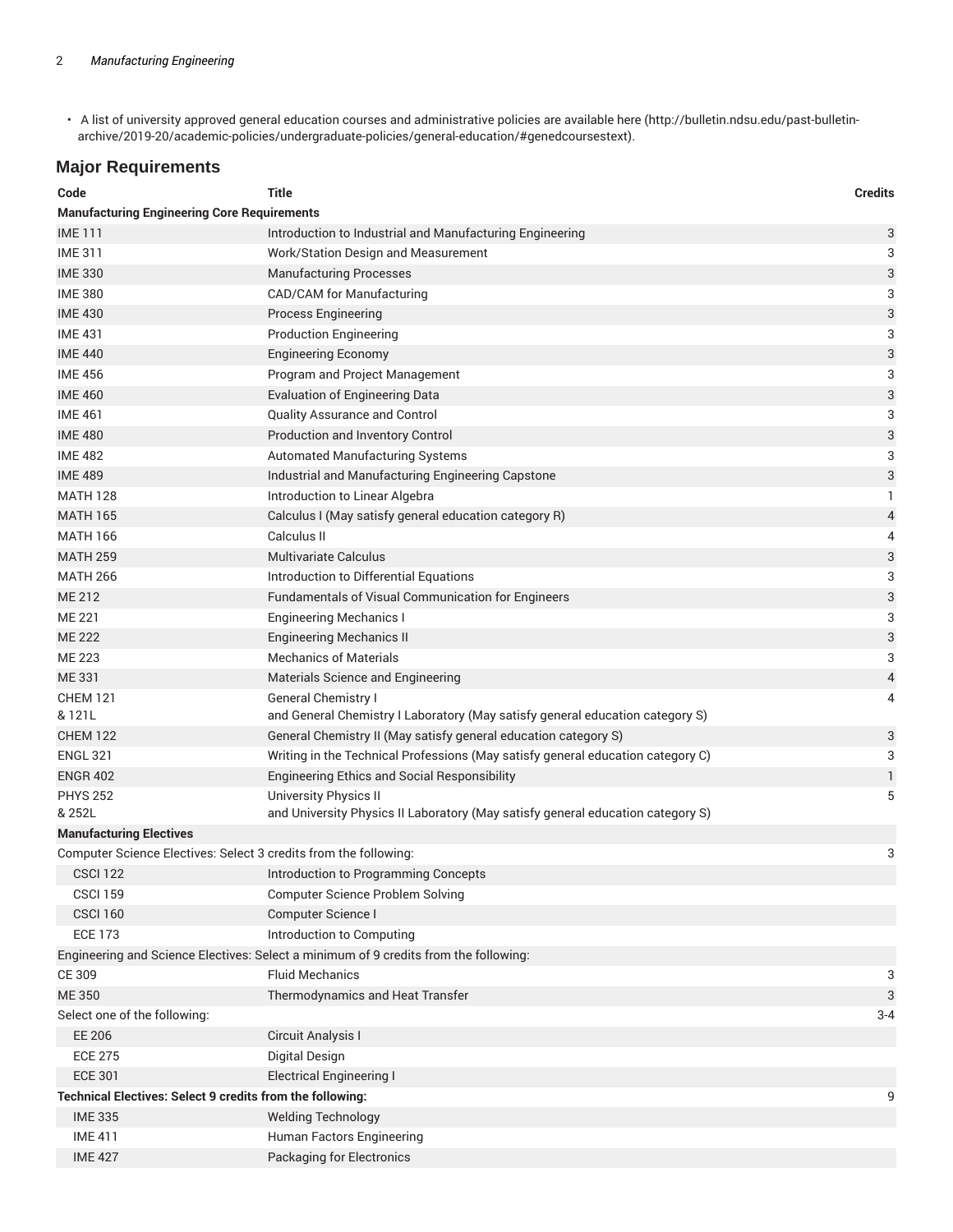| <b>Total Credits</b> |                                                                               | 107-108 |
|----------------------|-------------------------------------------------------------------------------|---------|
| <b>MIS 320</b>       | <b>Management Information Systems</b>                                         |         |
| <b>MRKT 320</b>      | <b>Foundations of Marketing</b>                                               |         |
| <b>MGMT 320</b>      | <b>Foundations of Management</b>                                              |         |
| <b>BUSN 431</b>      | Business Law I-Contracts, Property and Torts                                  |         |
| <b>BUSN 340</b>      | <b>International Business</b>                                                 |         |
|                      | Only one of the following five courses may be counted as technical electives. |         |
| <b>IME 485</b>       | Industrial and Manufacturing Facility Design                                  |         |
| <b>IME 472</b>       | Simulation of Business and Industrial Systems                                 |         |
| <b>IME 470</b>       | <b>Operations Research I</b>                                                  |         |
| <b>IME 464</b>       | <b>Reliability Analysis</b>                                                   |         |
| <b>IME 463</b>       | <b>Reliability Engineering</b>                                                |         |
| <b>IME 462</b>       | Total Quality In Industrial Management                                        |         |
| <b>IME 455</b>       | Management of People Systems                                                  |         |
| <b>IME 452</b>       | Integrated Industrial Information Systems                                     |         |
| <b>IME 451</b>       | Logistics Engineering and Management                                          |         |
| <b>IME 450</b>       | Systems Engineering and Management                                            |         |
| <b>IME 437</b>       | Methods for Precision Manufacturing                                           |         |
| <b>IME 435</b>       | Plastics and Injection Molding Manufacturing                                  |         |
| <b>IME 433</b>       | <b>Additive Manufacturing</b>                                                 |         |
| <b>IME 432</b>       | <b>Composite Materials Manufacturing</b>                                      |         |
|                      |                                                                               |         |

#### **Degree Requirements and Notes**

- A student must complete at least 60 semester credits of professional level course work in his/her program while in residence and enrolled in the college. Students transferring into the college from programs with professional accreditation are exempt from this residency requirement but are subject to the residency requirement of NDSU.
- Grades less than 'C' will not be accepted for required courses in CHEM, MATH, and PHYS.
- Students may request approval for other 300-400 level engineering or related courses to be approved as technical electives. To request approval, a student should submit a memo to the IME Department indicating the course of interest and why the course should be approved as a technical elective. This memo will be reviewed by the IME Department Chair for approval.

• 300-400 level BUSN courses require at least junior standing and a minimum 2.50 cumulative GPA.

# **Minor Requirements**

## **Manufacturing Engineering Minor**

#### **Minor Requirements**

**Required Credits: 18**

| Code                                            | Title                                        | <b>Credits</b> |
|-------------------------------------------------|----------------------------------------------|----------------|
| <b>Required Courses</b>                         |                                              |                |
| <b>IME 330</b>                                  | <b>Manufacturing Processes</b>               | 3              |
| <b>IME 380</b>                                  | CAD/CAM for Manufacturing                    | 3              |
| <b>IME 430</b>                                  | <b>Process Engineering</b>                   | 3              |
| <b>IME 431</b>                                  | <b>Production Engineering</b>                | 3              |
| Electives: Select 6 credits from the following: |                                              | 6              |
| <b>IME 335</b>                                  | <b>Welding Technology</b>                    |                |
| <b>IME 427</b>                                  | Packaging for Electronics                    |                |
| <b>IME 432</b>                                  | <b>Composite Materials Manufacturing</b>     |                |
| <b>IME 433</b>                                  | <b>Additive Manufacturing</b>                |                |
| <b>IME 435</b>                                  | Plastics and Injection Molding Manufacturing |                |
| <b>IME 437</b>                                  | <b>Methods for Precision Manufacturing</b>   |                |
| <b>IME 461</b>                                  | <b>Quality Assurance and Control</b>         |                |